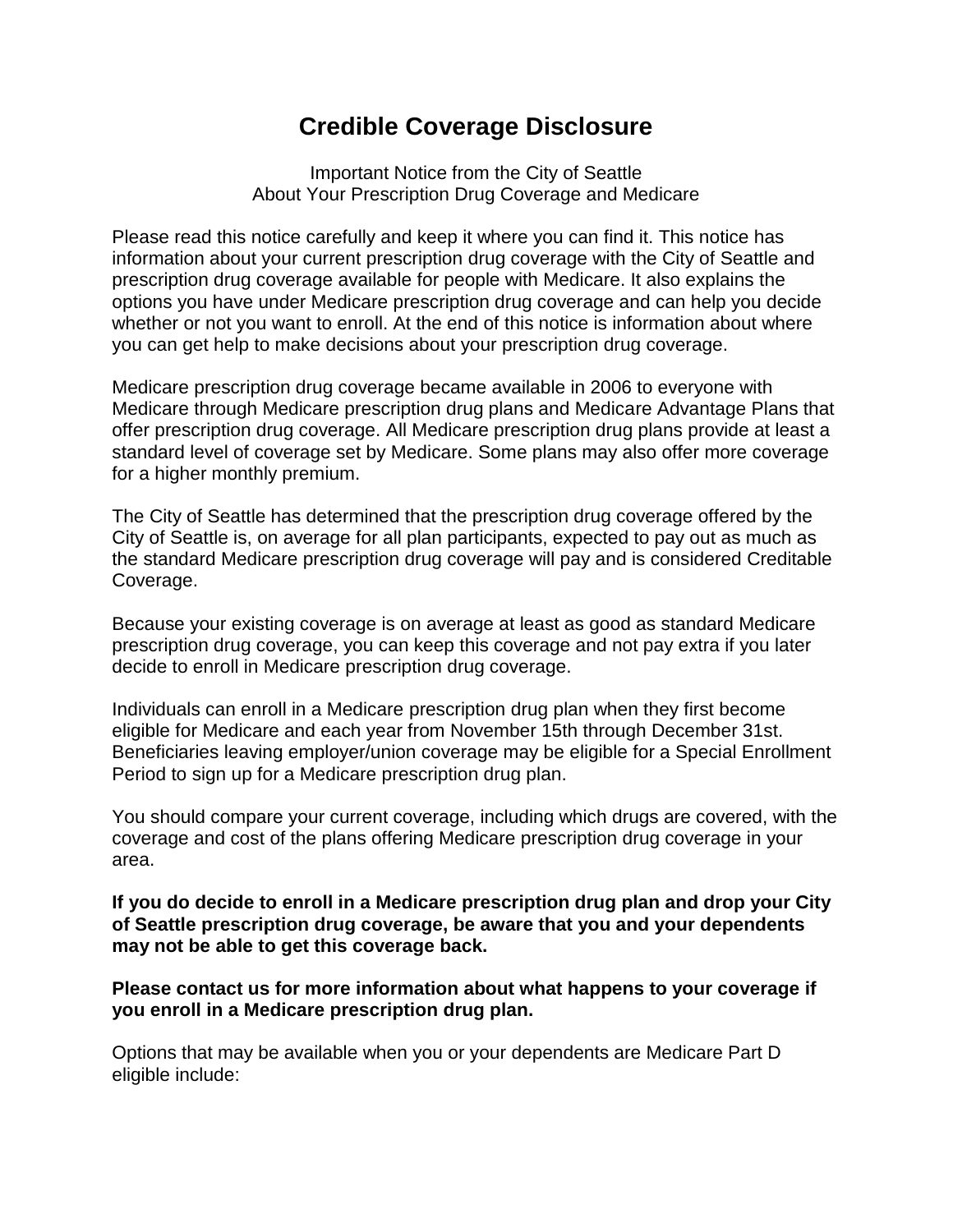- you can retain your existing coverage and choose to not enroll in a Part D plan; or
- you can enroll in a Part D plan as a supplement to your existing coverage.

Your current coverage pays for other health expenses in addition to prescription drugs. If you enroll in a Medicare prescription drug plan, you and your eligible dependents will still be eligible to receive all of your current health and prescription drug benefits.

You should also know that if you drop or lose your coverage with the City of Seattle and don't enroll in Medicare prescription drug coverage after your current coverage ends, you may pay more (a penalty) to enroll in Medicare prescription drug coverage later.

If you go 63 days or longer without prescription drug coverage that's at least as good as Medicare's prescription drug coverage, your monthly premium will go up at least 1% per month for every month that you did not have that coverage. For example, if you go nineteen months without coverage, your premium will always be at least 19% higher than what many other people pay. You'll have to pay this higher premium as long as you have Medicare prescription drug coverage. In addition, you may have to wait until the following November to enroll.

## **For more information about this notice or your current prescription drug coverage…**

Contact your department's Benefits Representative for further information NOTE: You will receive this notice annually and at other times in the future such as before the next period you can enroll in Medicare prescription drug coverage, and if this coverage through your health care plan changes. You also may request a copy.

**For more information about your options under Medicare prescription drug coverage…** More detailed information about Medicare plans that offer prescription drug coverage is in the "Medicare & You" handbook. You'll get a copy of the handbook in the mail every year from Medicare. You may also be contacted directly by Medicare prescription drug plans. For more information about Medicare prescription drug plans:

- Visit **[www.medicare.gov](http://www.medicare.gov/)**
- Call your State Health Insurance Assistance Program (see your copy of the Medicare & You handbook for their telephone number) for personalized help,
- Call 1-800-MEDICARE (1-800-633-4227). TTY users should call 1-877-486- 2048.

For people with limited income and resources, extra help paying for Medicare prescription drug coverage is available. Information about this extra help is available from the Social Security Administration (SSA) online at **[www.socialsecurity.gov](http://www.socialsecurity.gov/)** , or you call them at 1-800-772-1213 (TTY 1-800-325-0778).